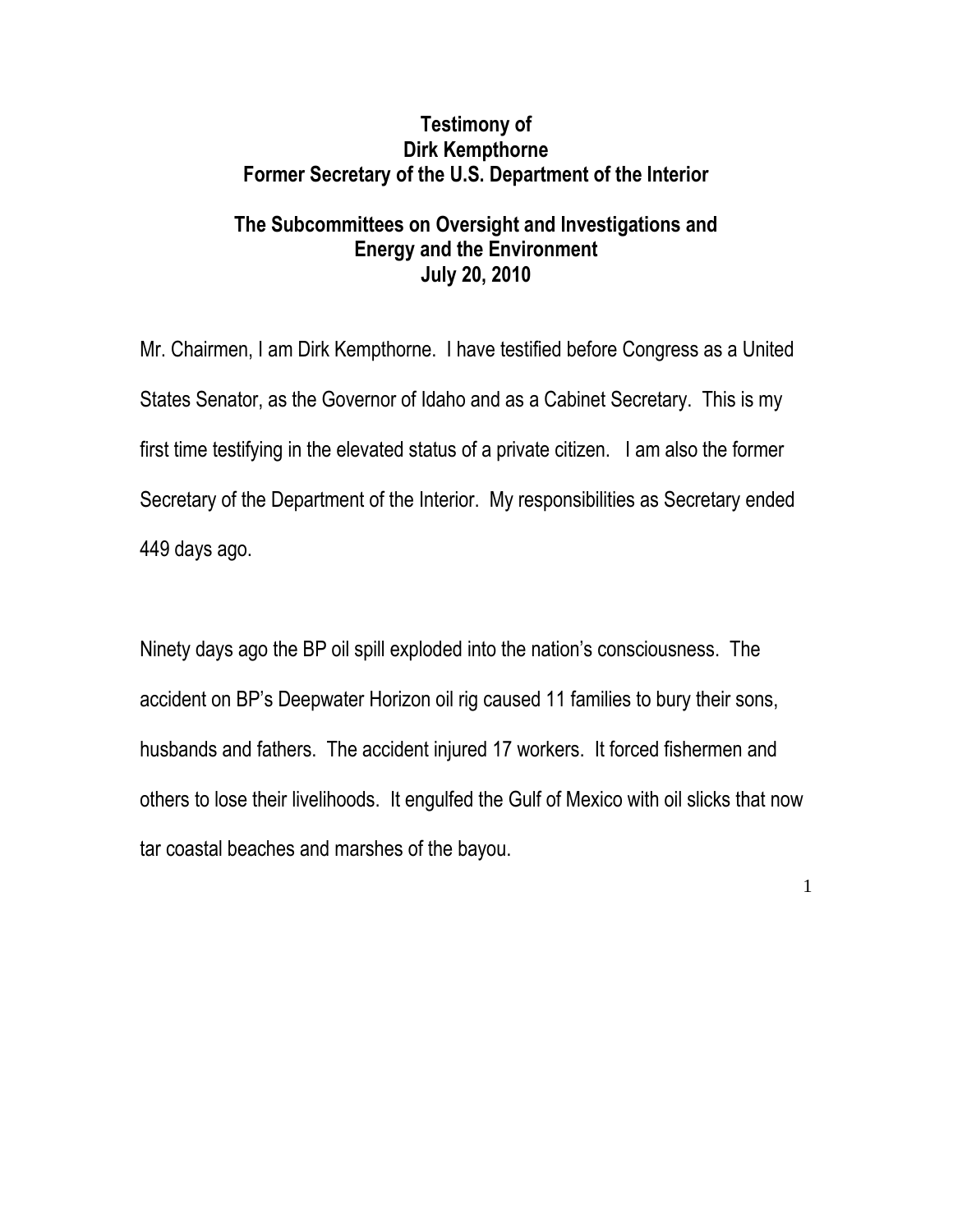Out of respect for Congress where I served for six years, I accepted your request that I talk with you about this tragic oil spill. In light of leaving Interior 18 months ago and without access to Interior staff or briefing documents, I preface all of my remarks with the understandable "as I recall" caveat.

Until now, I have declined multiple media requests to comment in the belief America was best served by letting those now in charge to stay focused on job number one of stopping the oil spill.

As you can appreciate, I cannot provide any insight about the exploration plan and the many dimensions of the application for the permit to drill which culminated in the Deepwater Horizon accident because these were evaluated and approved after I left Interior.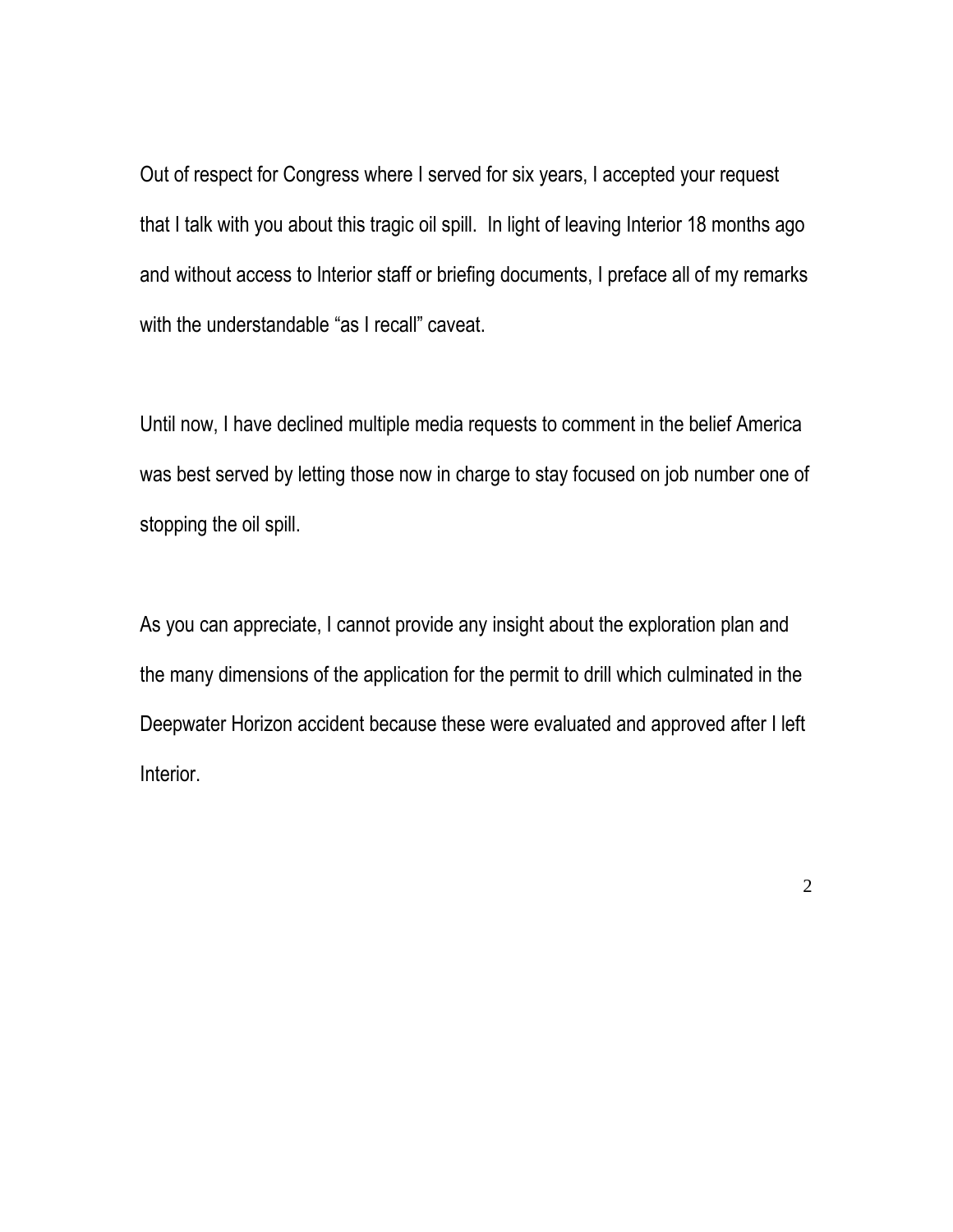As you know, almost one-third of the Nation's domestic energy production is generated from Interior managed lands and waters. For 40 years prior to this accident, the Interior Department and the industry it regulated had a remarkable record of success in safely developing and producing energy from oil platforms and drilling rigs that fueled American homes, cars, and factories. More than 223 trillion cubic feet of natural gas and 41 billion barrels of oil from 8,200 active mineral leases were produced from America's federal offshore waters during this time.

Before the Deepwater Horizon accident, there was a 40-year record of environmental protection in offshore drilling. The last major oil spill from a platform occurred in 1969 near Santa Barbara, California. As the Interior Department had stated – on various occasions – before the BP accident, "natural cracks in the seabed cause oil seeps 150 times larger in volume than oil spilled due to OCS oil and gas activities." This record of environmental protection occurred when Republicans and Democrats at controlled the Administration and the Congress.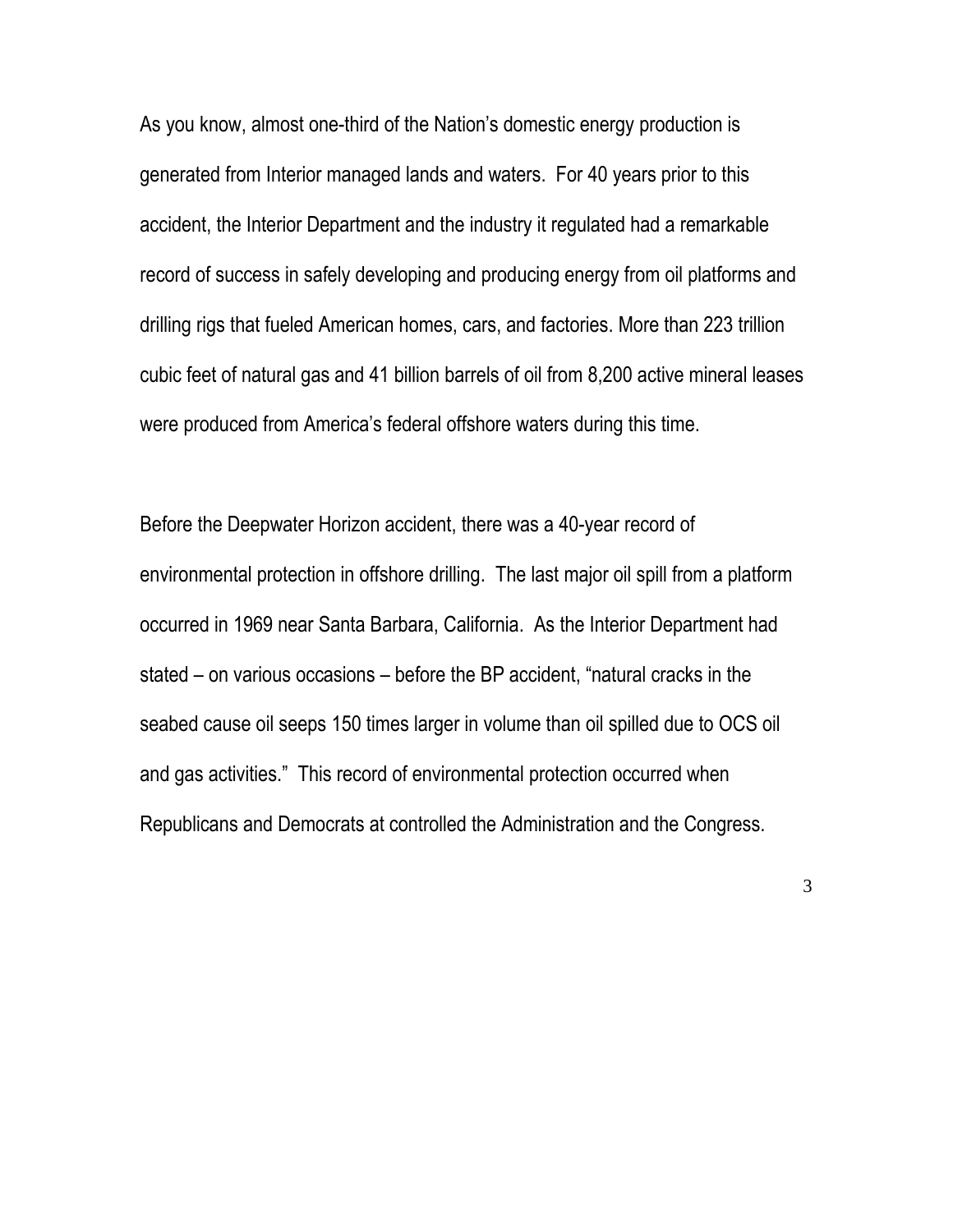Secretary Norton and I took note of this remarkable safety record and so did our successor, Secretary Salazar. Before the BP oil spill, Secretary Salazar on March 31, 2010, announced he had revised the 2007-2012 five year plan. This plan called for developing oil and gas resources in new areas while protecting other areas. On the issue of safety, Secretary Salazar said and I quote "Gulf of Mexico oil and gas activities provide an important spur to technological innovation and industry has proven that it can conduct its activities safely."

That statement is consistent with my own impressions while serving as the Secretary of the Interior.

Mr. Chairmen, this raises an important point. At an earlier hearing, Members of Congress and Americans unfortunately watched officers from the three companies involved in the Deepwater Horizon accident point fingers of blame at each other for causing the accident. Let's not repeat that spectacle.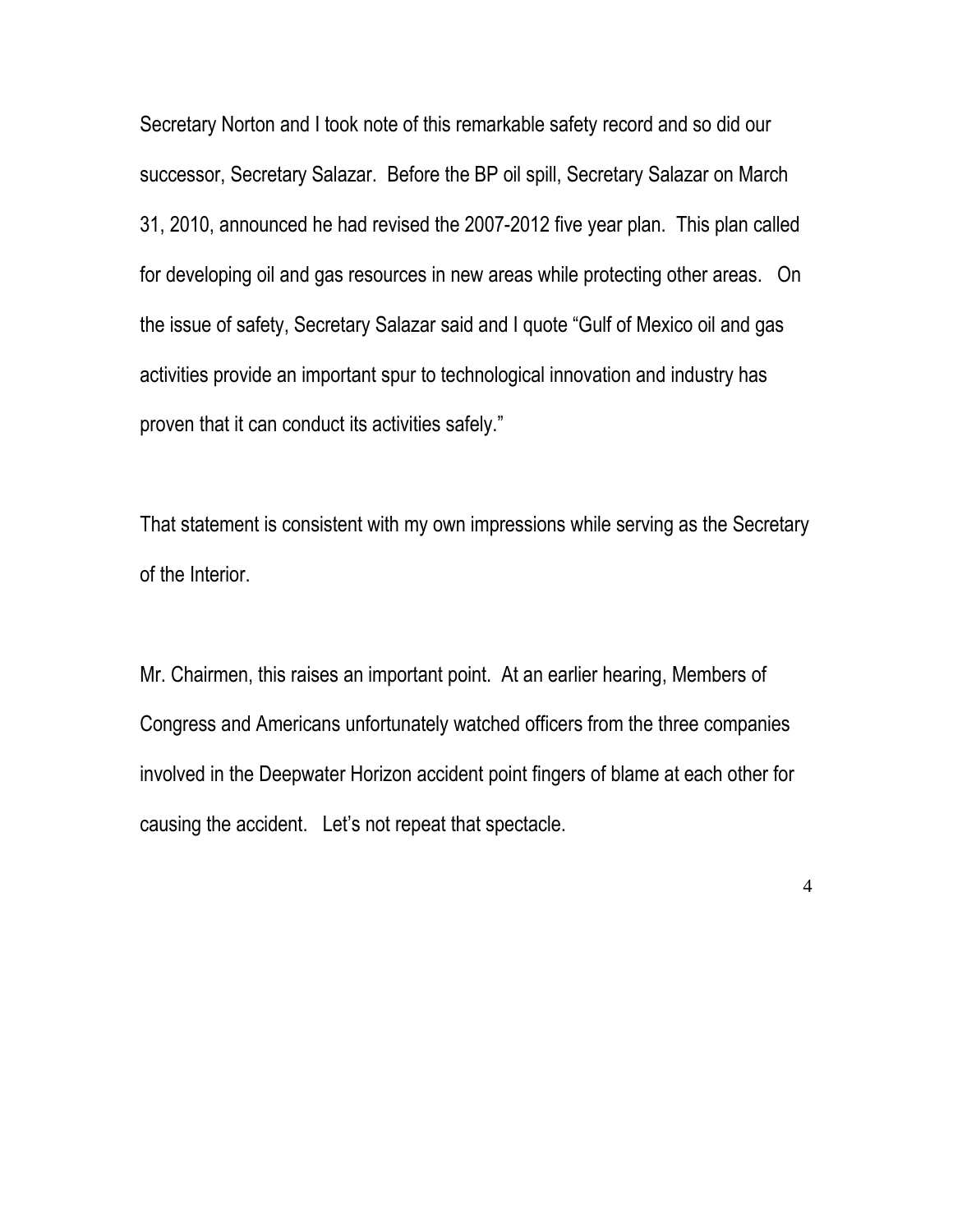All of us – present and former Administration officials, Governors, Members of Congress and citizens – never contemplated an accident of this magnitude could ever happen. Had we thought so, I am confident that both the Executive and the Legislative Branch would have worked on a bipartisan basis to prevent it.

One indication that an oil spill of this magnitude could never have been imagined was the Gulf of Mexico Energy Security Act of 2006. That law contains no reference to needing to do additional work to prevent oil spills or expand capability to respond to oil spills. I don't ever recall concerns raised at my confirmation hearing or in my subsequent testimonies before Congress, or in reports from the Inspector General or from the news media that an oil spill of this magnitude could occur.

In fact, the opposite occurred. I recall being pointedly asked during Congressional hearings why Interior wasn't doing more to expand offshore energy development, not less. In part this concern was driven by the then soaring \$4 a gallon gasoline prices.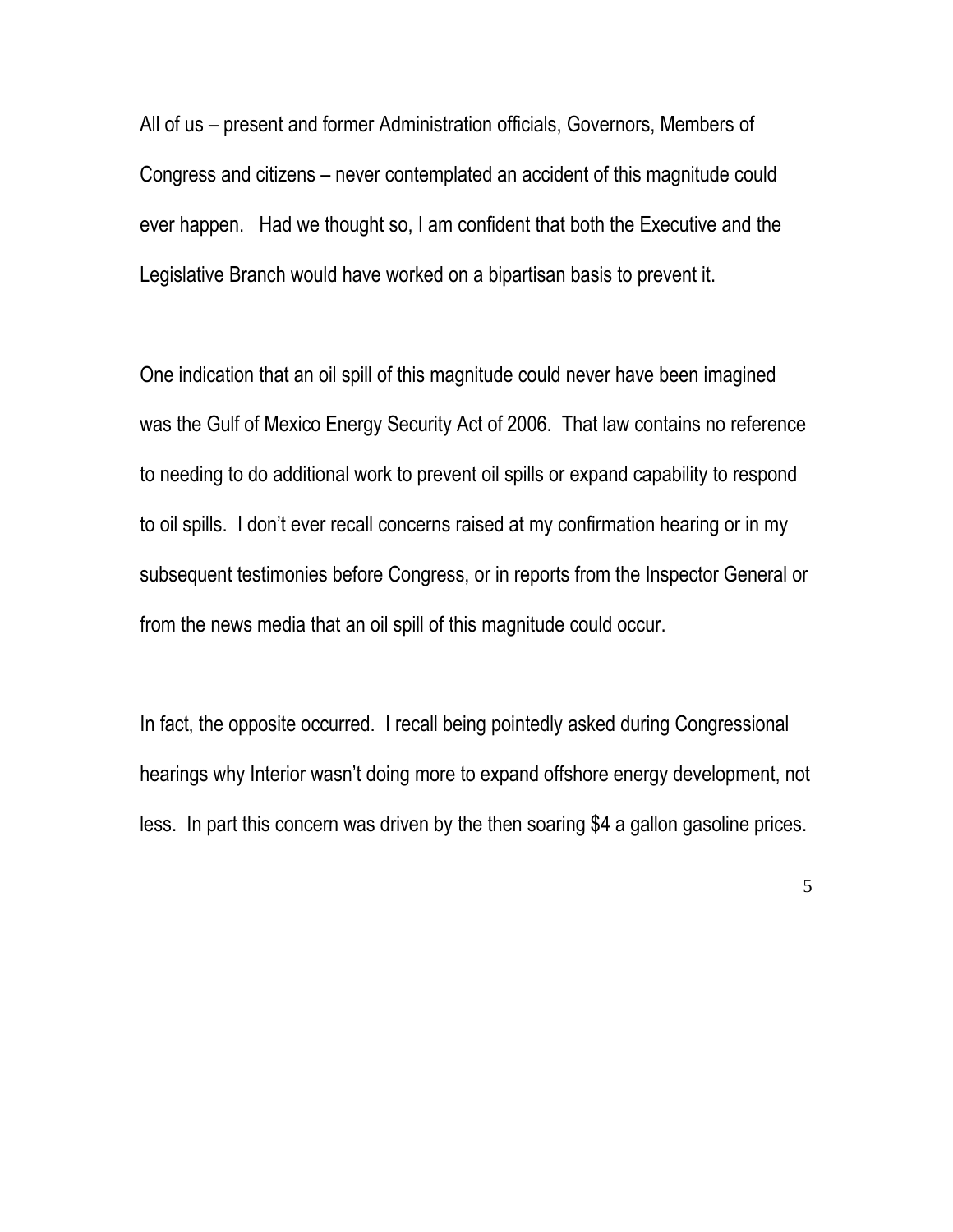As Secretary, I toured an operating Gulf coast oil rig. I recall being briefed about shut-off valves on the ocean floor that would stop oil spills in an emergency. I was impressed by the pride and professionalism of oil rig workers, as well as the complexity of their task and their commitment to human safety and environmental protection.

Their commitment to safety and environmental protection was vividly reinforced by the fact that 36 major tropical storms and fierce hurricanes interrupted all or part of the Gulf Coast during the eight years of the Bush Administration. These storms carried the force of 200 mile-per-hour winds and 100-foot waves.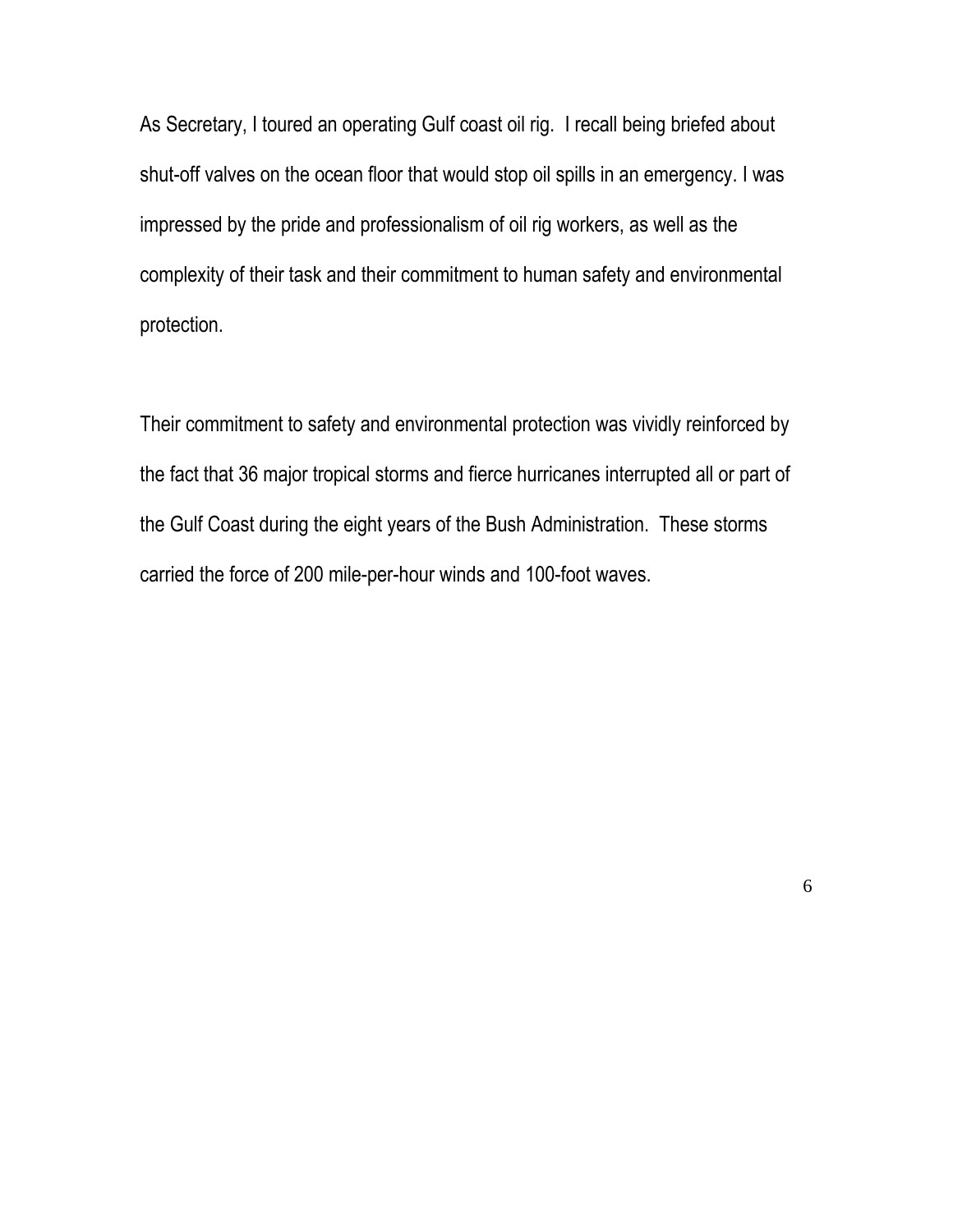As Secretary, I personally experienced eight of those tropical storms and hurricanes. I recall receiving reports of the number of drilling rigs being evacuated, the amount of oil production being stopped and rigs being damaged. I don't recall a single instance of reports of loss of life, shut off valves not working, or major oil spills even when fierce hurricanes damaged or destroyed facilities. Secretary Norton will talk more about her experience with 28 of these storms, including the two worst ones, the infamous Hurricanes Katrina and Rita. But, again, our perspectives are not unique. Every Interior Cabinet secretary for 40 years could say the same thing before the Deepwater Horizon accident.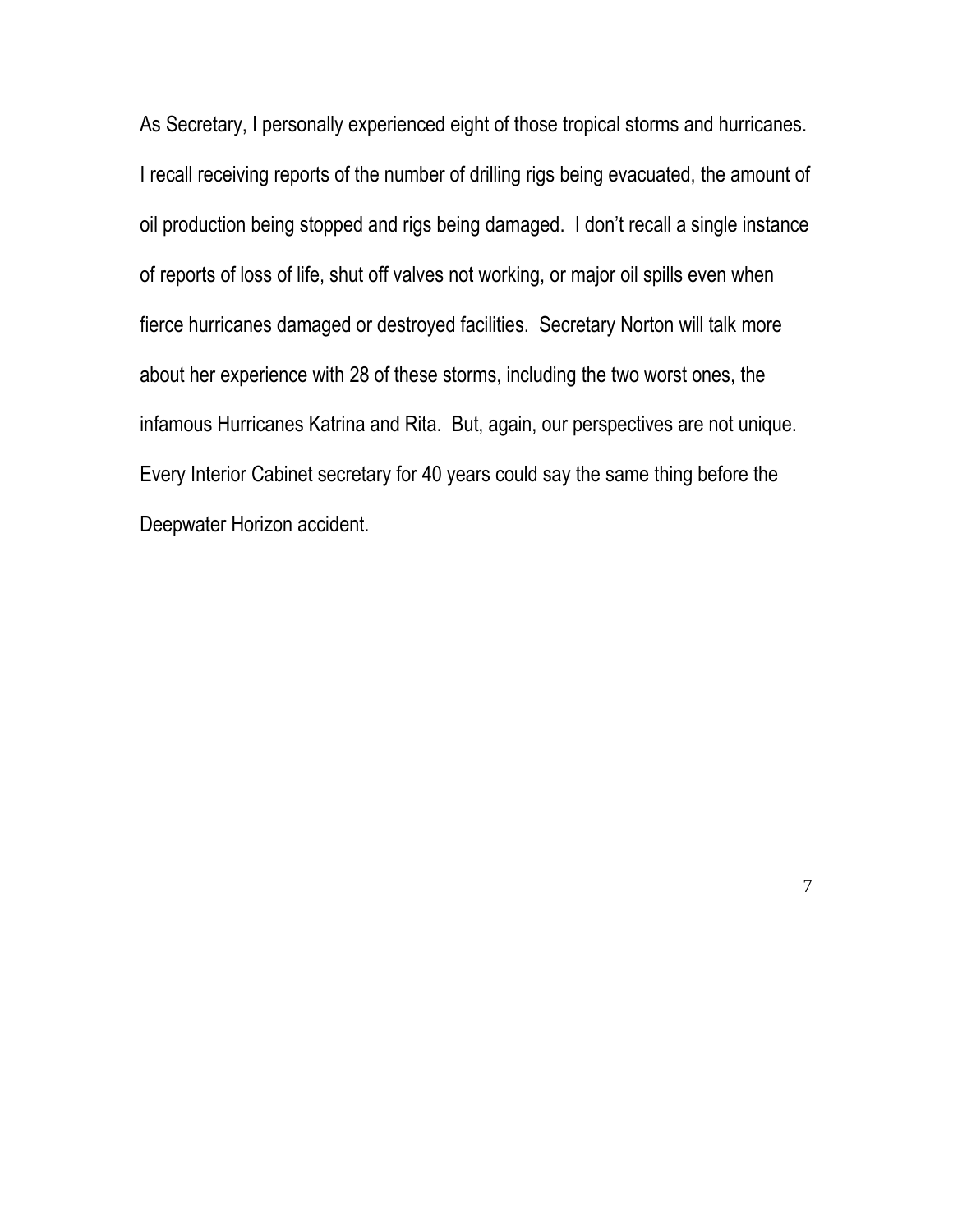I do not envy my successor. I applauded the decision to name him as Secretary of the Interior. As a private citizen, I am not privy to the information developed and gathered to make these decisions. But I know the pressure of making decisions while under the glaring lights of public scrutiny and 24 hour news cycles. It is easy to second guess and criticize.

By requesting me to attend, you are asking about the record of the Bush Administration on offshore energy development. I mentioned previously that our eight year record – similar to other Cabinet Secretaries' records until the Deepwater Horizon accident – was that natural seepage of oil from the ocean floor exceeded oil spills from drilling operations by 150%.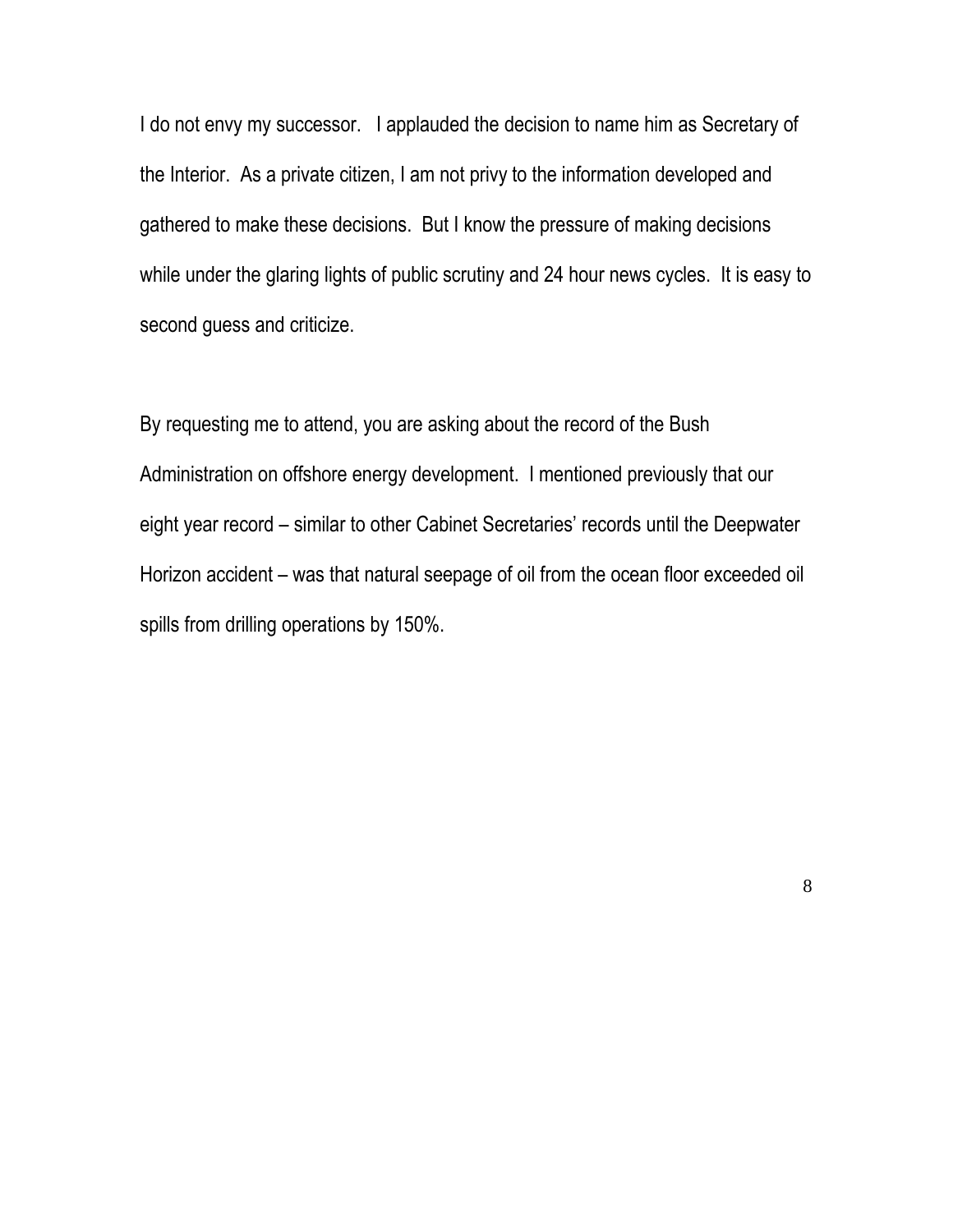I state this as a fact, not to claim credit. The real credit belongs to the men and women in industry who were motivated to work safely and to protect the environment and to the regulators who monitored their performance even in the face of category 5 hurricanes. The vast majority of these civil servants served their nation well. Both Secretary Norton and I recall being briefed by MMS employees who had lost their homes during hurricanes yet they left their families and did the work America needed.

I offer six additional perspectives from my experiences as Secretary.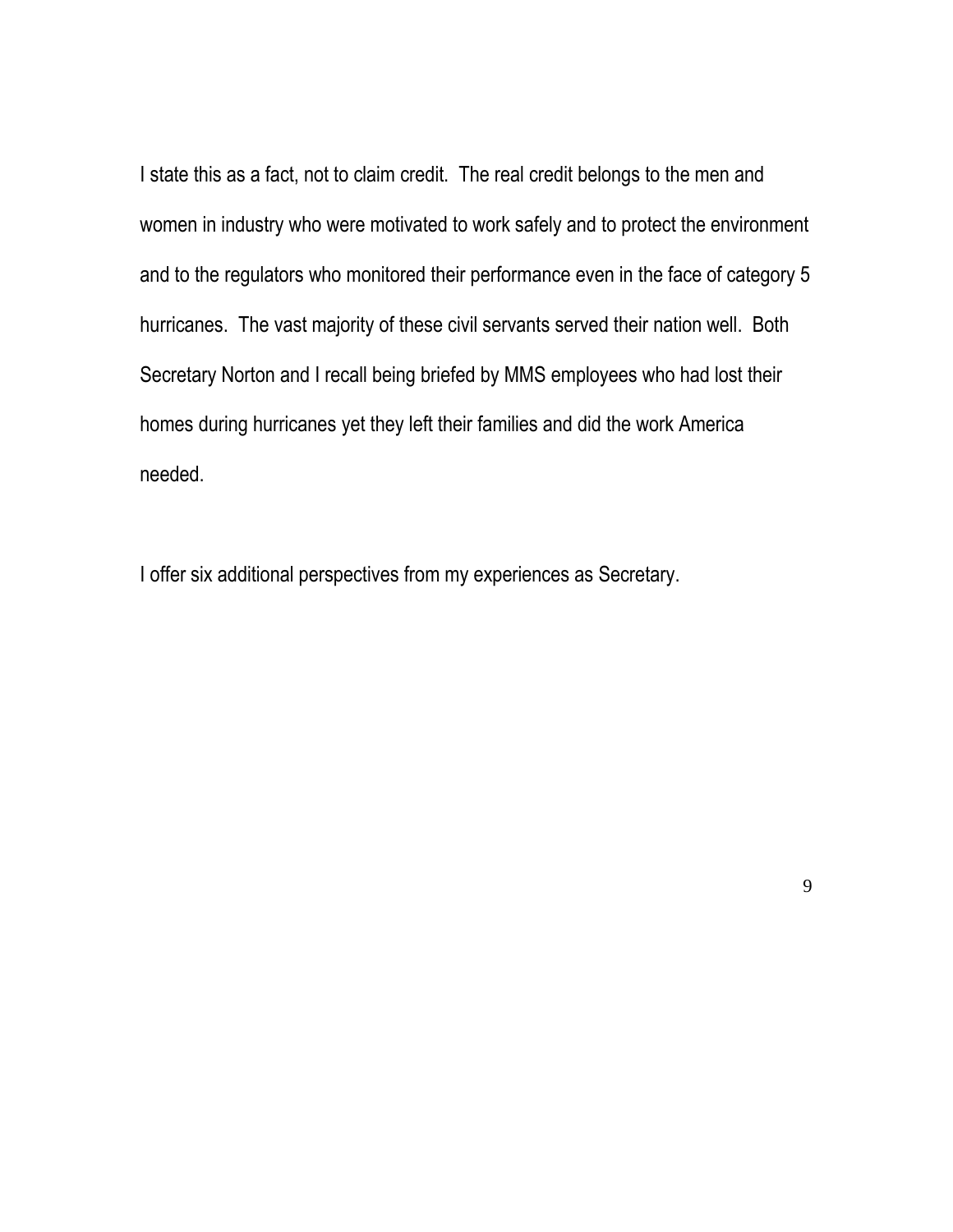#### **1. Ethical Culture of the Minerals Management Service**

This hearing gives me the opportunity to address an issue about the ethical culture at the Minerals Management Service. Let me address the issue of ethics head on. Shortly before leaving office, I was summoned to Congress to testify on Inspector General Reports about unethical conduct within the Minerals Management Service. Those who work with me know that if a problem surfaces I work to fix it. On September 18, 2008, I unequivocally told Congress that the conduct disgusted me and there would be prompt personnel action. Because that action was underway, I was advised by Interior's lawyers that I could not discuss it in detail. Now I can, including the fact that we fired people.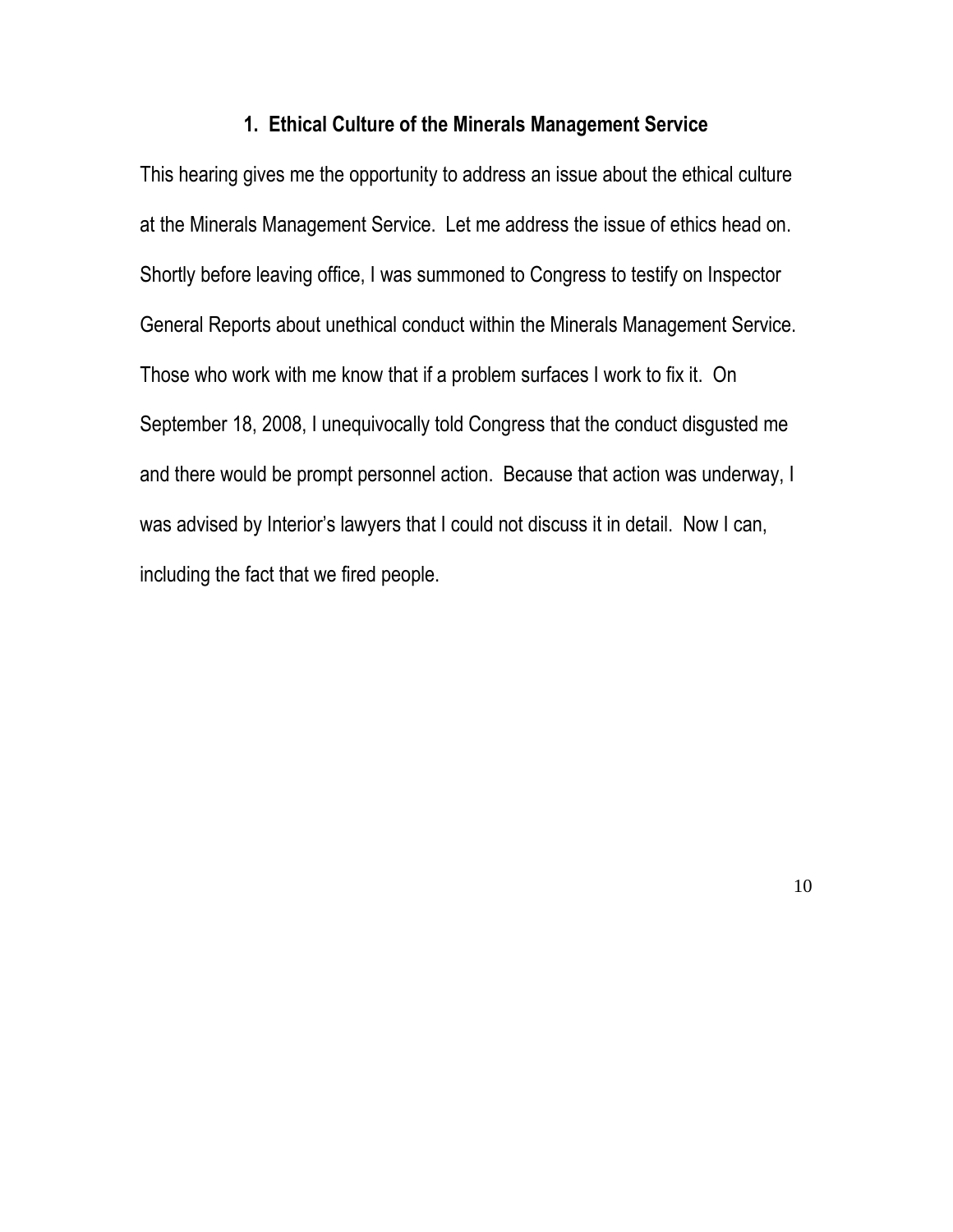It should be part of this hearing record that Johnnie Burton, who had been director of the Minerals Management Service during Secretary Norton's tenure, has publicly stated, upon hearing about this conduct, that she personally requested the Inspector General to investigate. It should also be part of this hearing record that those involved were fired, retired, demoted or disciplined to the maximum extent permissible. The facts are that all of these actions were taken before we left office.

I would add a statement that Inspector General Earl Devaney said in testimony before the House Natural Resources Committee on September 18, 2008 and I quote: "I believe that the environment of MMS today is decidedly different than that described in our reports. While there is undoubtedly more that needs to be addressed, programmatic improvements must be matched with controls and strong oversight to ensure that this bureau, which is so lucrative to the United States Treasury and the American Public, does not again veer wildly off track."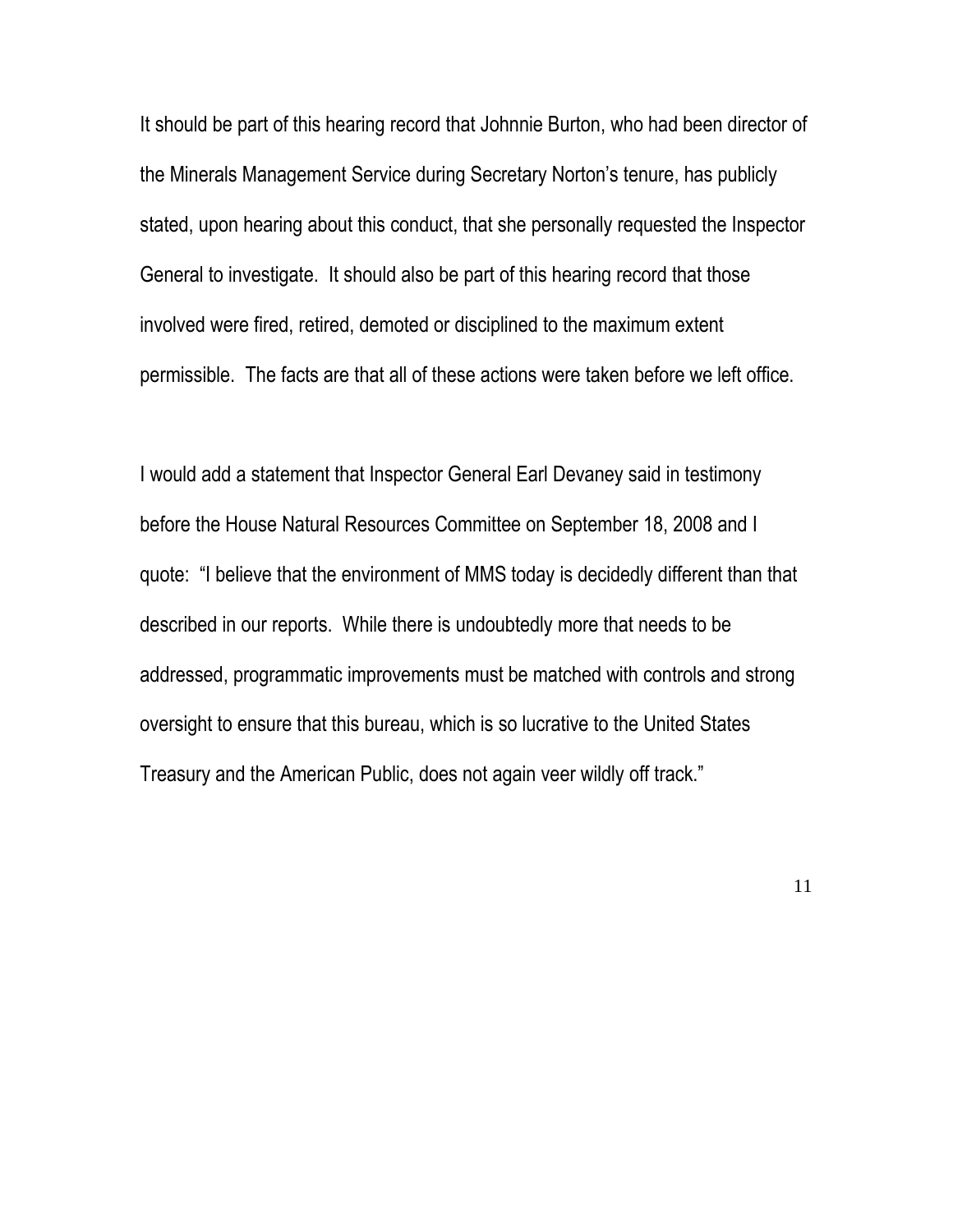I received another report critical of the Minerals Management Service royalty program. Again, I took action. The current Administration puts stock in the Garn-Kerrey report reviewing MMS. I would like the record to note that I personally called former Senators Jake Garn, a Republican and Bob Kerrey, a Democrat, and asked them to conduct a bipartisan, independent and thorough examination of this program with no pre-conceived outcome. They did. They issued a report that recommended 110 actions to improve the program, including, as I recall, more than 20 recommendations from the Inspector General's office. We methodically implemented all of the recommendations that could be done while we were still in office, which, as I recall, was about 70 in number.

Mr. Chairmen, I would ask that the testimony that Inspector General Earl Devaney and I gave to Congress in September of 2008 be made part of this hearing record as well as the Garn-Kerrey report.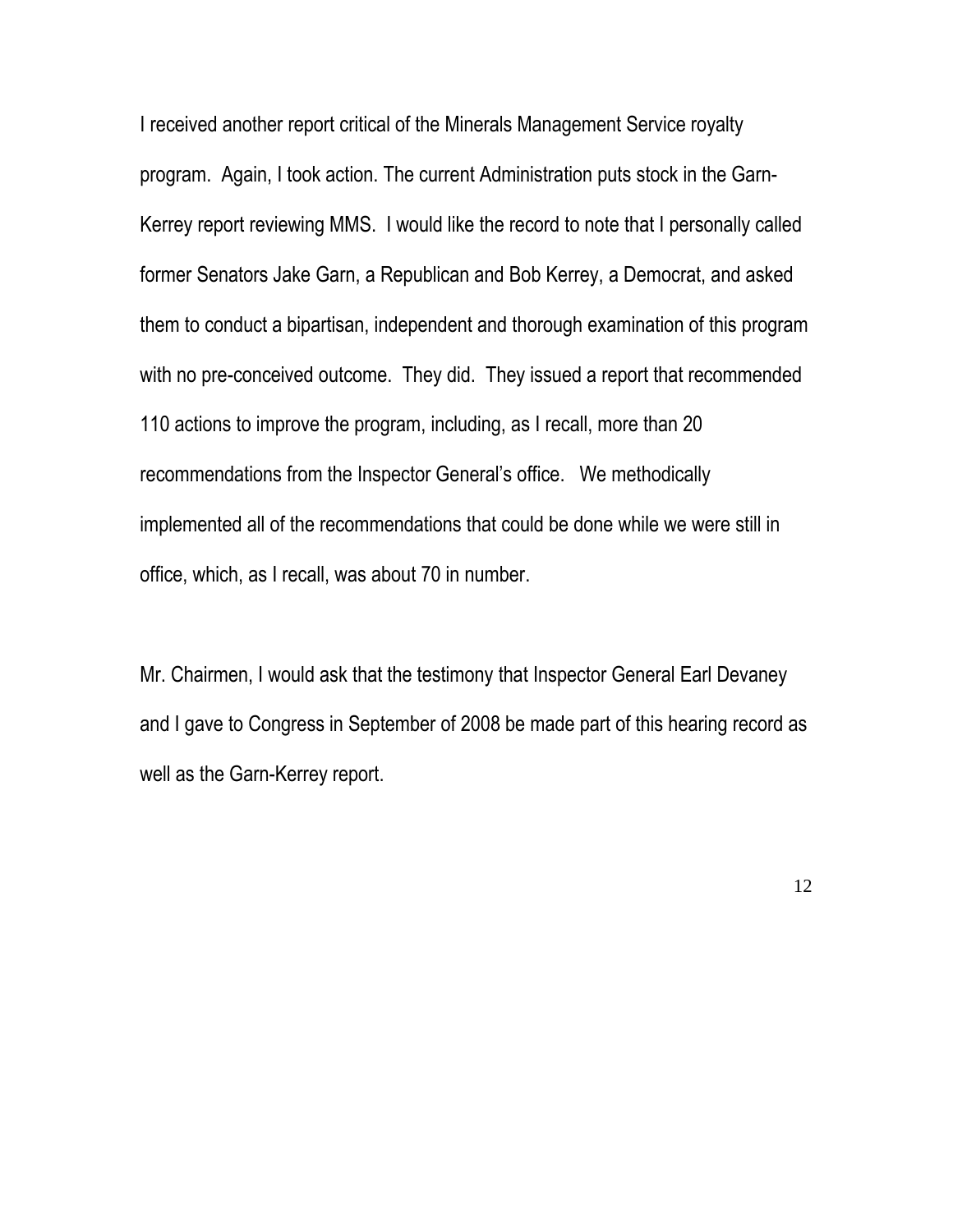I took seriously the need to foster an ethical culture at MMS. In fact, we hired an ethics professional to work full time in MMS' Denver office. We sought from Rick Cusick, Director of the Office of Government Ethics, a list of "best practices," which my top ethics officer reviewed for consistency with our own practices. As a result of these efforts, Mr. Cusick asked me to talk to 600 government-wide ethics officers about Interior's program. Inspector General Earl Devaney asked me to talk to all of the government's Inspector Generals about Interior's work at their annual conference.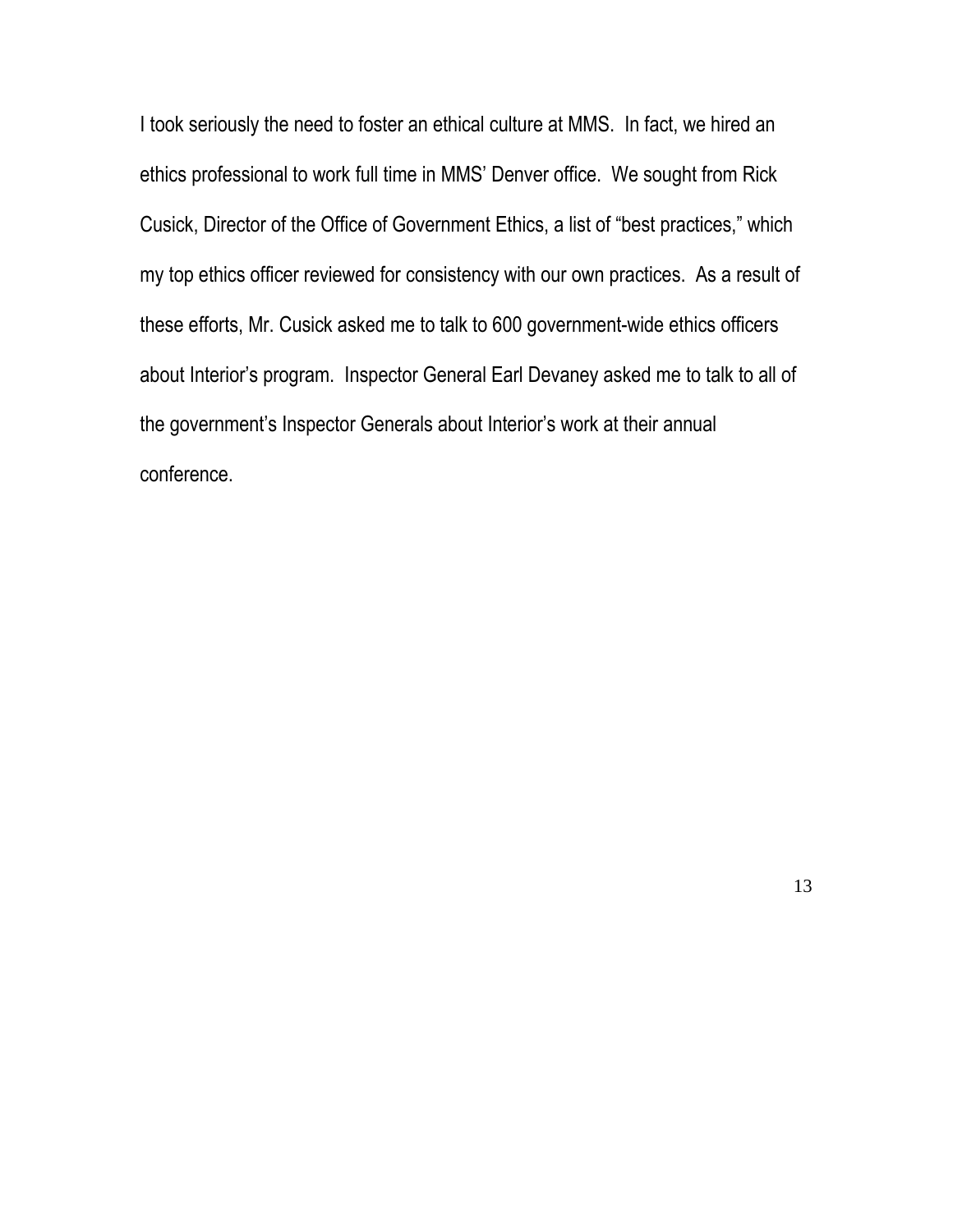## **2. Increased Deepwater Royalty Rates**

Second, while I was Secretary, Interior not once, but twice, increased royalty rates that companies paid for energy produced from deepwater offshore leases. In 2007, we increased the royalty rate from 12.5% to 16.67%. In 2008, the royalty rate was again increased to 18.75%.

This is a 50% increase in royalty rates paid by oil companies for the right to produce oil and gas from federal waters. I can report to you that these increases came as a result of a conversation I had with President George Bush. He believed, and I agreed, that a 12.5% royalty rate was too low.

Partly because of these higher royalty rates and increases in energy prices, in 2008 the Interior Department disbursed from both offshore and onshore energy programs a record amount of money – more than \$23 billion as I recall – to federal, state, local and tribal governments. More than \$10 billion came from offshore oil revenues.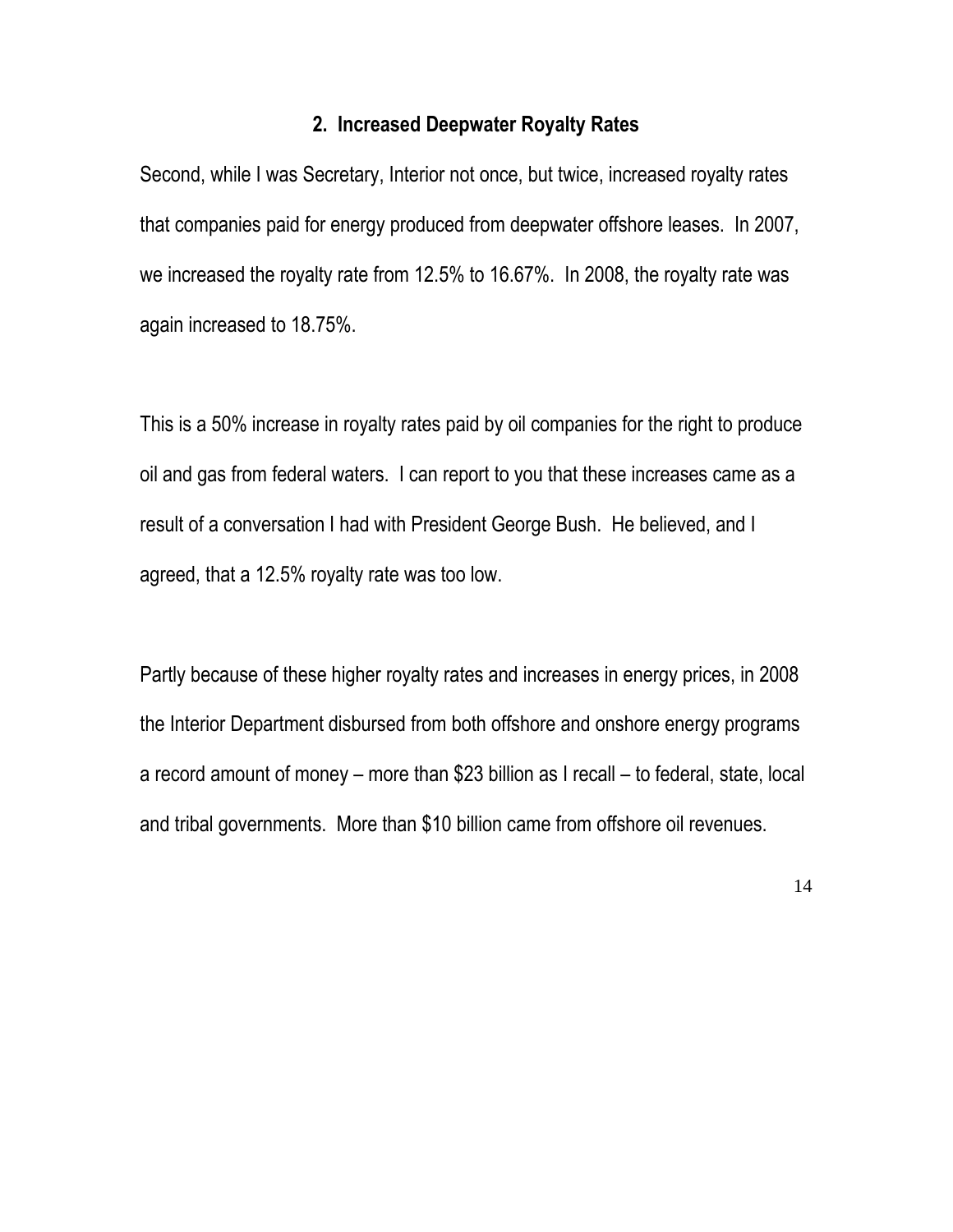I would also note that not once, but twice, budgets that I submitted called for Congress to repeal sections of the 2005 Energy Policy Act that provided additional price incentives for deepwater oil and gas development. With today's energy prices, the Bush Administration believed these incentives were unnecessary. I still believe to this day that these incentives have outlived their usefulness.

## **3. Development of Five-Year Offshore Energy Plans**

Third, as Secretary, I was required by the Outer Continental Shelf Lands Act to issue a 5-year plan covering the years 2007-2012 for offshore oil and gas development. Once we finished that plan it was, as required by law, submitted to Congress for a 60-day review. Congress had the power to reject that plan. Congress did not. In fact, as I recall, I don't think any legislation was even introduced calling for the plan to be rejected.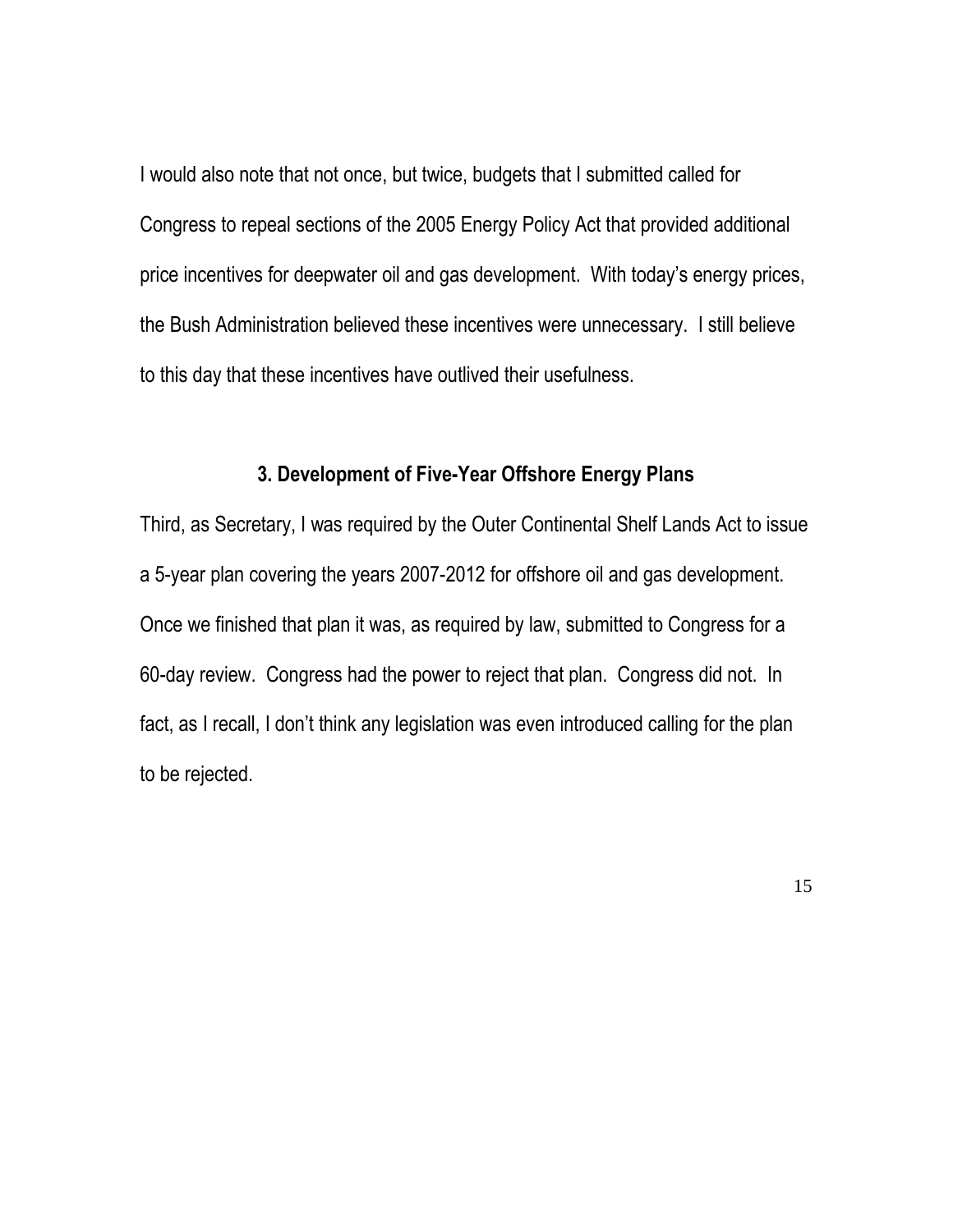This plan was developed after extensive consultation with Members of Congress, state, local and tribal officials, industry, and environmental organizations. We received comments from more than 100,000 interested citizens. Seventy-five percent of the comments received from the public supported some level of increased access to the domestic energy resources of the Outer Continental Shelf. We gave great weight to the desires of coastal states regarding oil and gas development near their shores. I point out that this plan excluded oil and gas leasing near environmentally sensitive whale migration areas in Alaska. It also proposed for the first time leasing an area off the Virginia coast but only after I personally talked with the Governor of the Commonwealth of Virginia who requested, and I consented to, the area being no closer than 50 miles to Virginia's shores.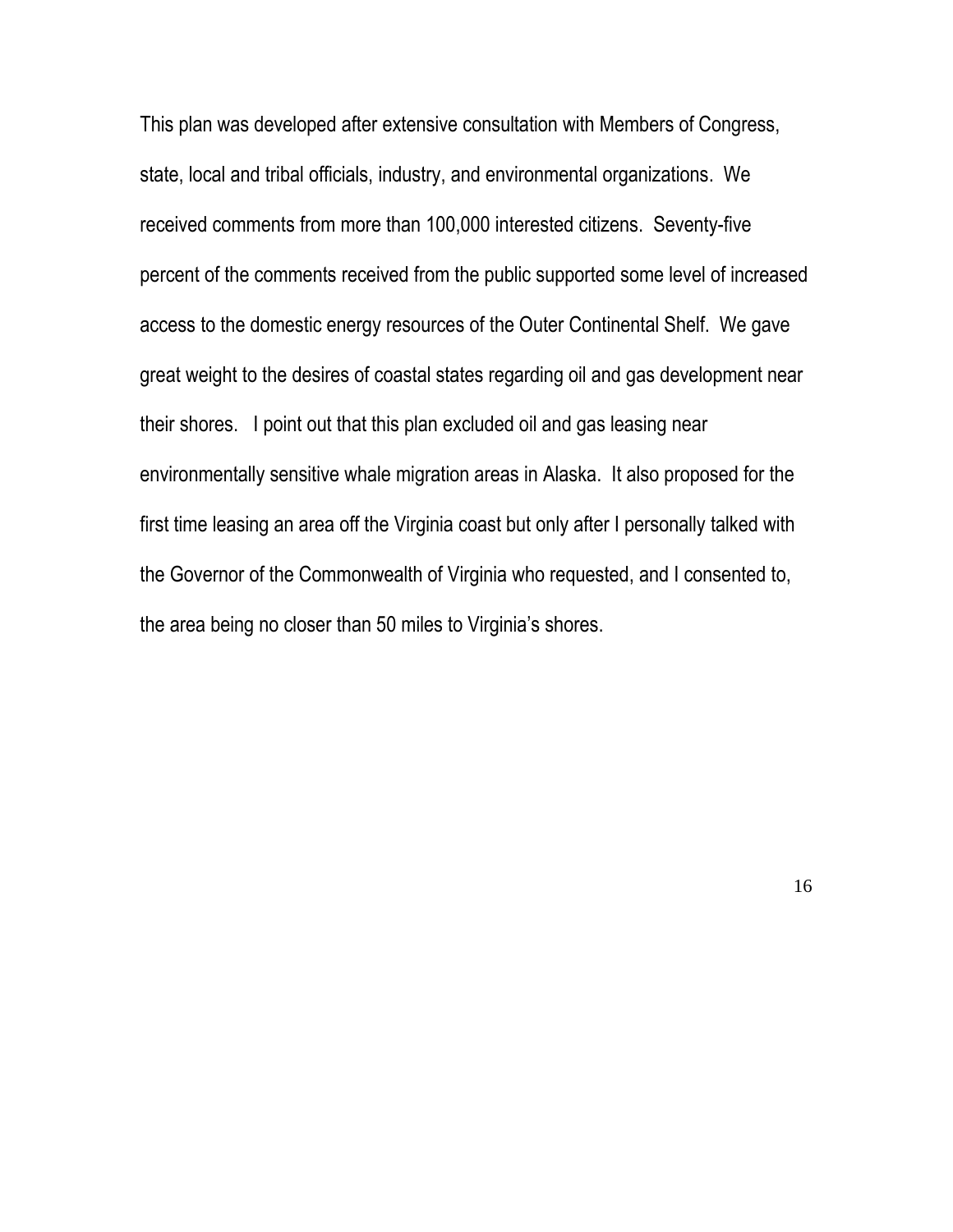My five-year plan was developed with both draft and final Environmental Impact Statements. I brought these documents with me to show the amount of extensive environmental analysis invested in the 5-year plan. Both of these environmental impact statements were submitted to the public. The final EIS was submitted to Congress for its review as part of the 5-year plan.

A relevant fact is that these EIS's – along with environmental assessments and oil spill response plans – were based on the probability that a significant oil spill was small. The environmental impact statement used historical information and models. When the 2007-2012 five-year plan was written, there had not been a major oil spill in 40 years.

One very real consequence of the Deepwater Horizon accident is that these historical assumptions will be forever changed.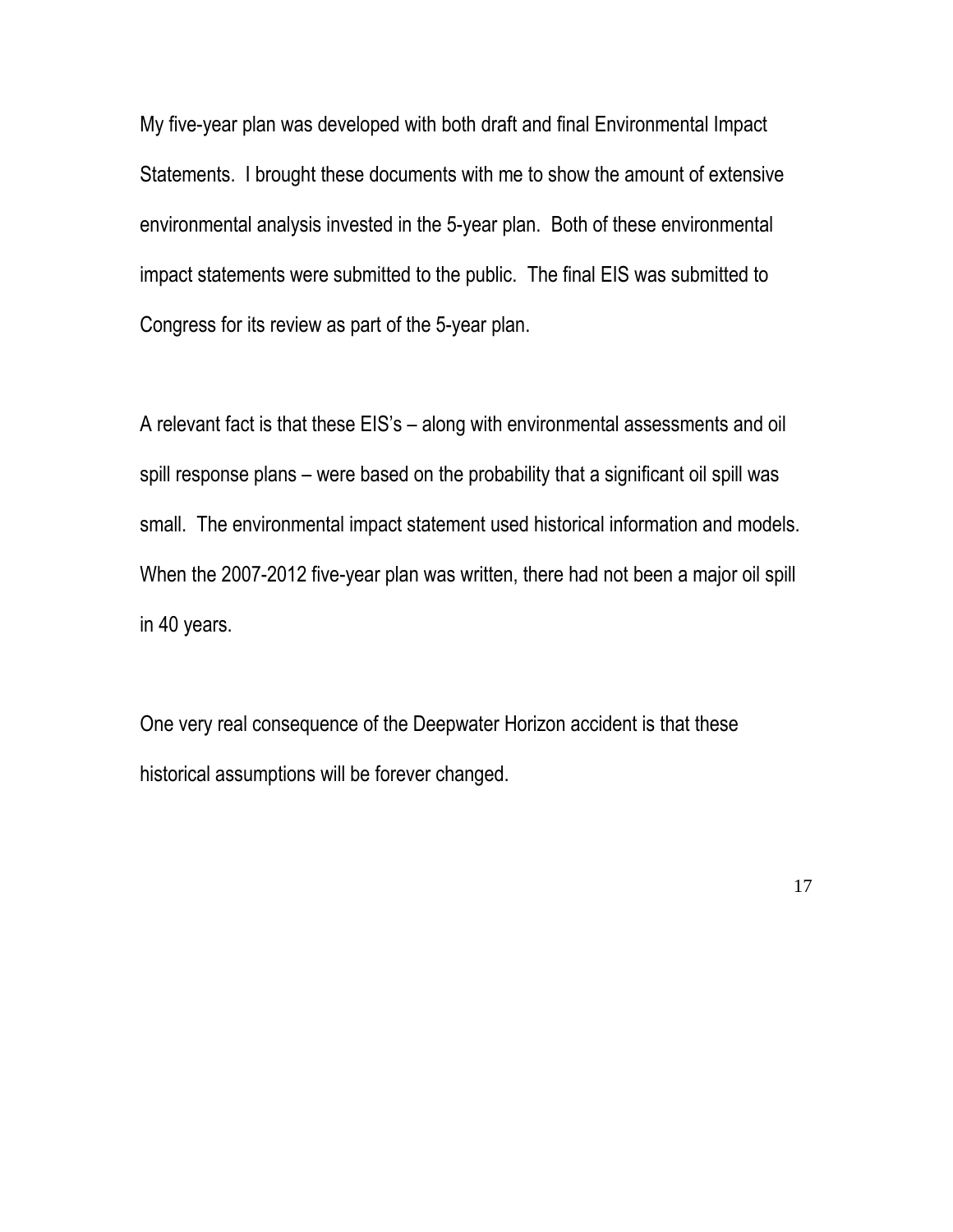The historic information now includes the fact that the BP oil spill is the worst oil spill in US waters. All future environmental impact statements will have to take this fact into account as well as change the probabilities of such accidents occurring.

It is also my understanding that before I left office, a federal district court affirmed the adequacy of this environmental analysis. After leaving office , the D.C. Court of Appeals invalidated the part of the five-year plan that addressed oil and gas leasing in Alaska. The court said the Minerals Management Service was right to analyze the effects of impacts on the Alaska shoreline but had insufficiently analyzed the effect of drilling operations at well sites. The Salazar Administration went back to the Court of Appeals to insure the court had not invalidated the entire five-year plan. The court clarified its initial decision consistent with Secretary Salazar's understanding.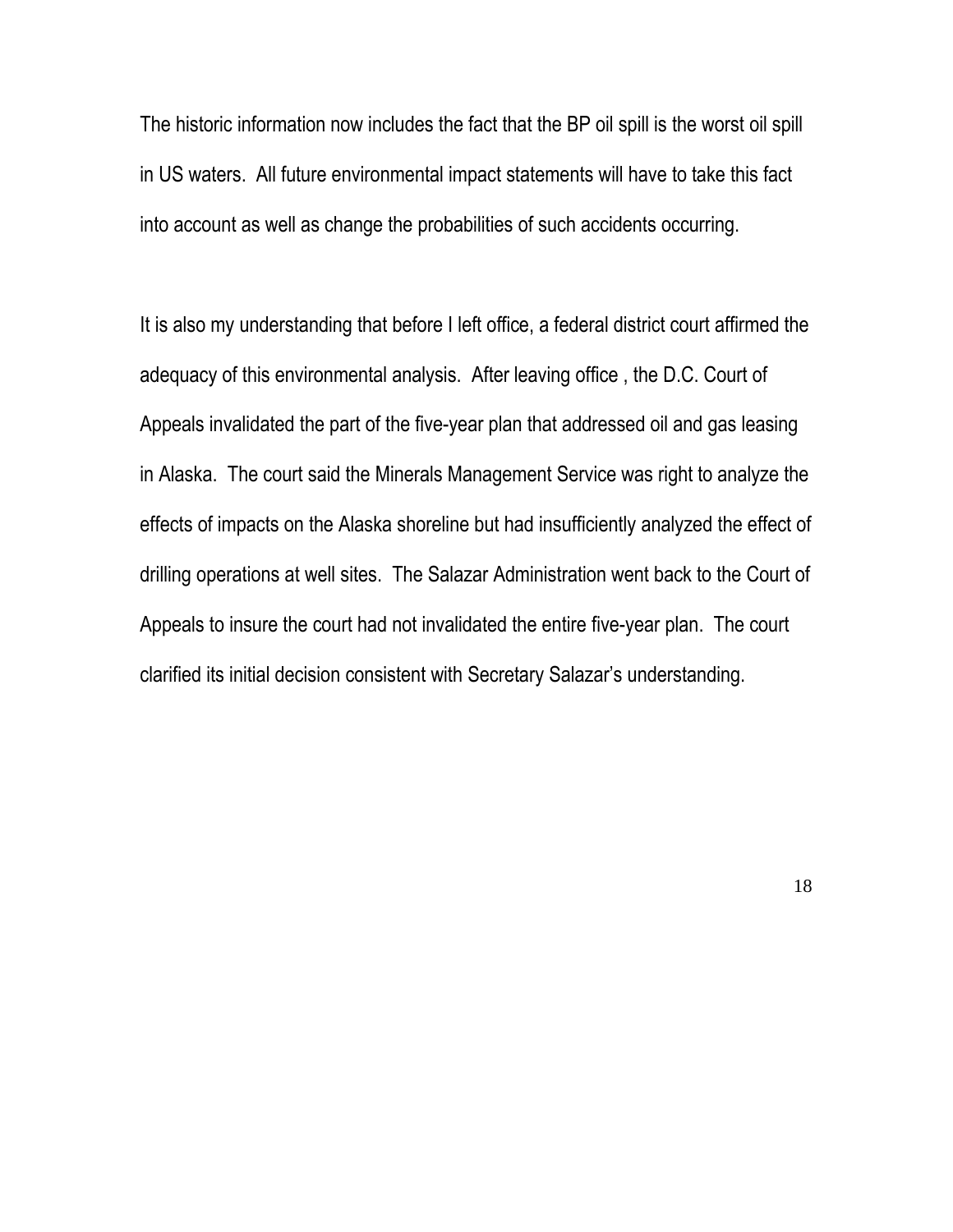It is my understanding that development of leases already sold could continue and further non-Alaska leases could be sold while further environmental sensitivity analysis could be done. On March 31, 2010, Secretary Salazar released his preliminary revised program that I mentioned earlier.

It is also a relevant fact that in the five-year plan was the area that BP successfully bid on for its Deepwater Horizon operation. The process that was used to award that lease was the same process used to award thousands of other leases issued by both Democratic and Republican Administrations as established in regulations. The five year plan sets a schedule of lease sales. Energy companies submit sealed bids. The high bidder wins the lease after a process in which each high bid on a tract goes through an evaluation process to ensure the public receives fair market value before a lease is awarded.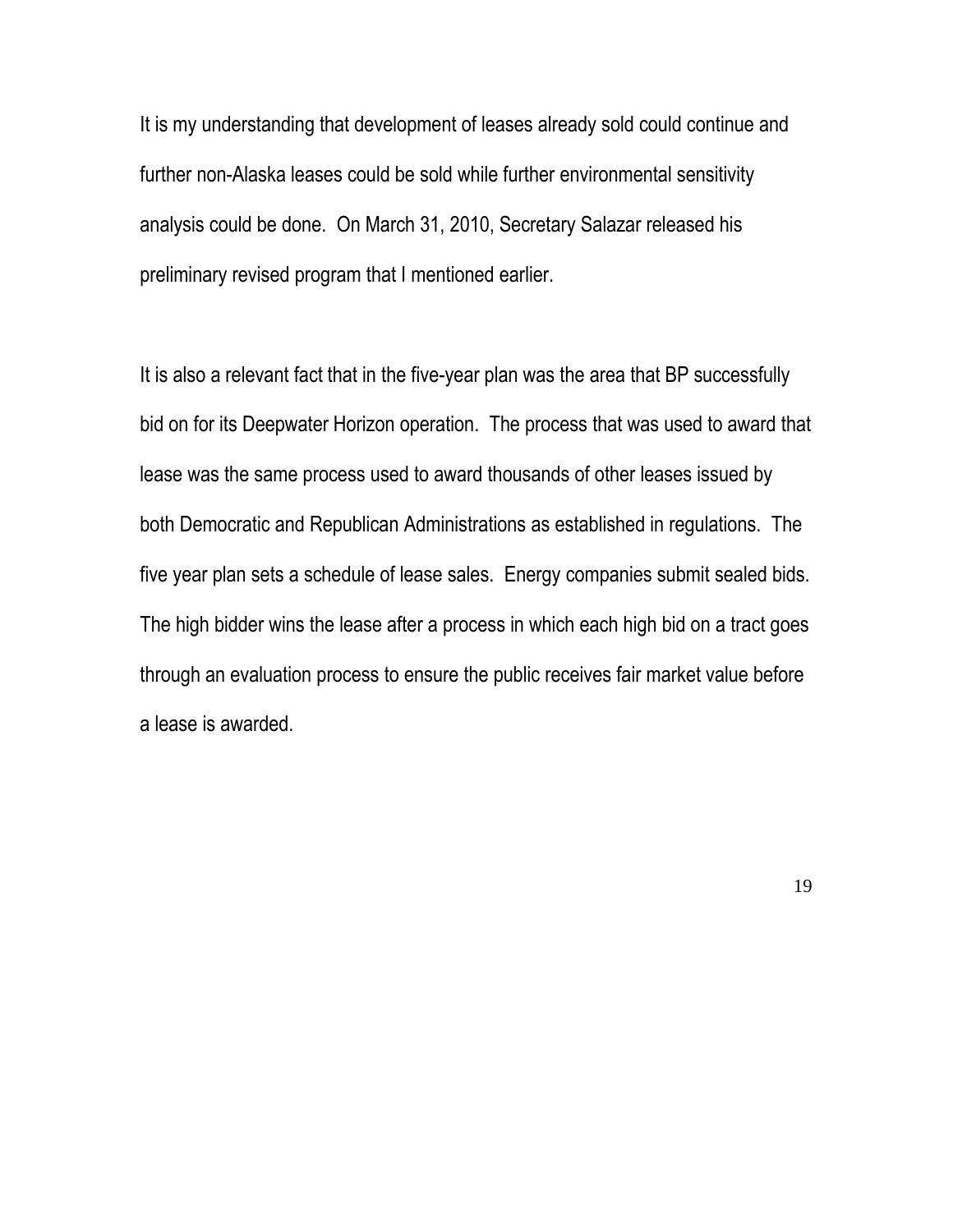It's my understanding that environmental Impact statements are also written for multi-lease sales. In the case of the BP lease sale, a further environmental assessment was approved by our then MMS Director, Randall Luthi. That environmental assessment was, as I understand, never legally challenged.

I mention this in part to show the extensive environmental analysis that was invested in the 5-year plan and lease sales. It is also clear, as I mentioned, that the historical assumptions these plans use will be forever changed to include the historical data of the BP oil spill.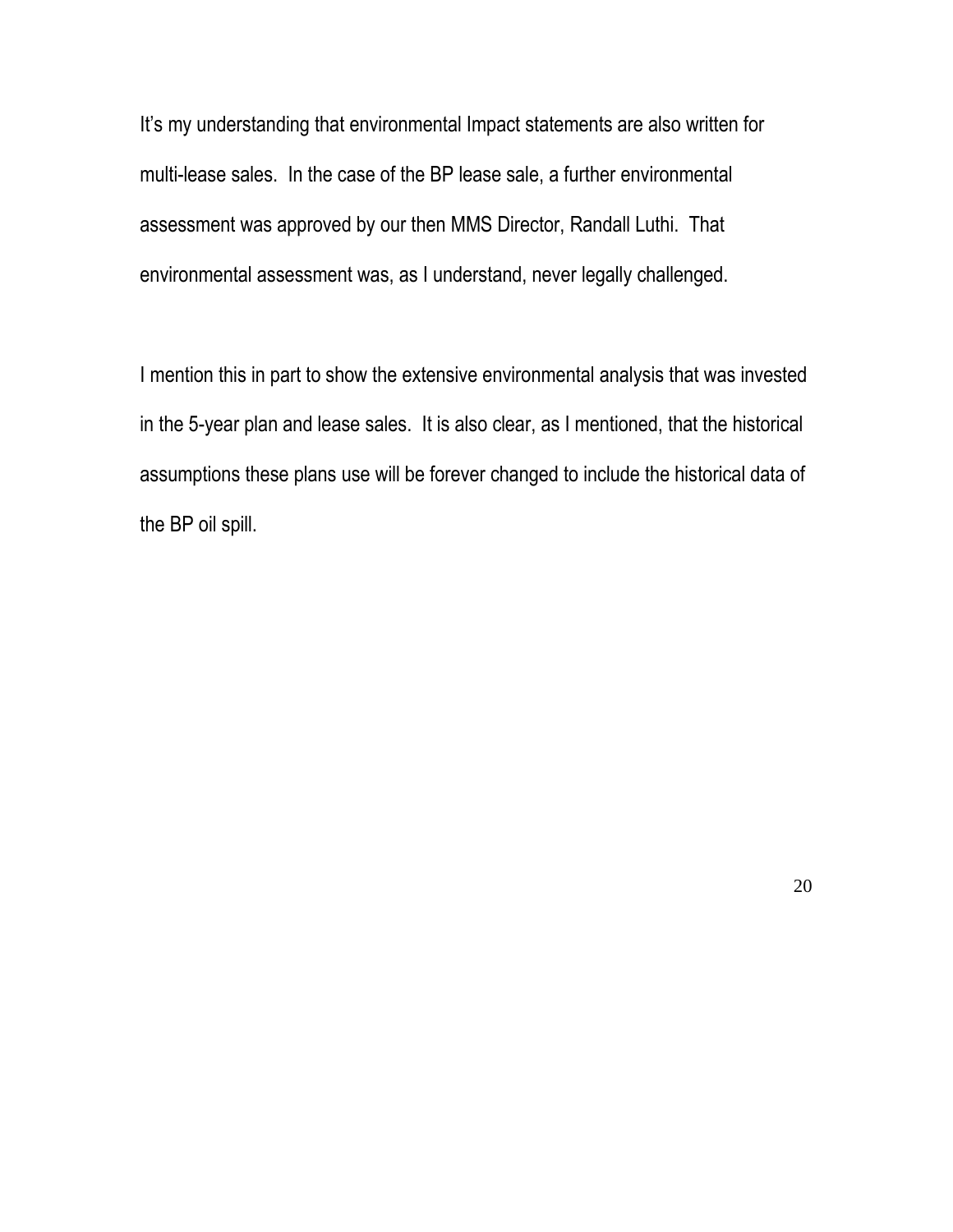#### **4. Accelerated Development of Next Five-Year Plan to**

#### **Give The Next Administration More Lead Time To Develop Their Plan**

A fourth policy development was that the Interior Department took action, as allowed by law, to give the next Administration a two-year head start in writing the next five year energy plan. Specifically, we issued a request to all parties that they comment on what the next five-year program should consider. The governors of all 50 states were to be asked for their comments, particularly on issues unique to each state. I said at the time, and I quote "This initiative could provide a significant advantage for the incoming administration, offering options it would not otherwise have had until at least 2010. Today's action would provide a 2-year head start for the next administration on developing a new five year program."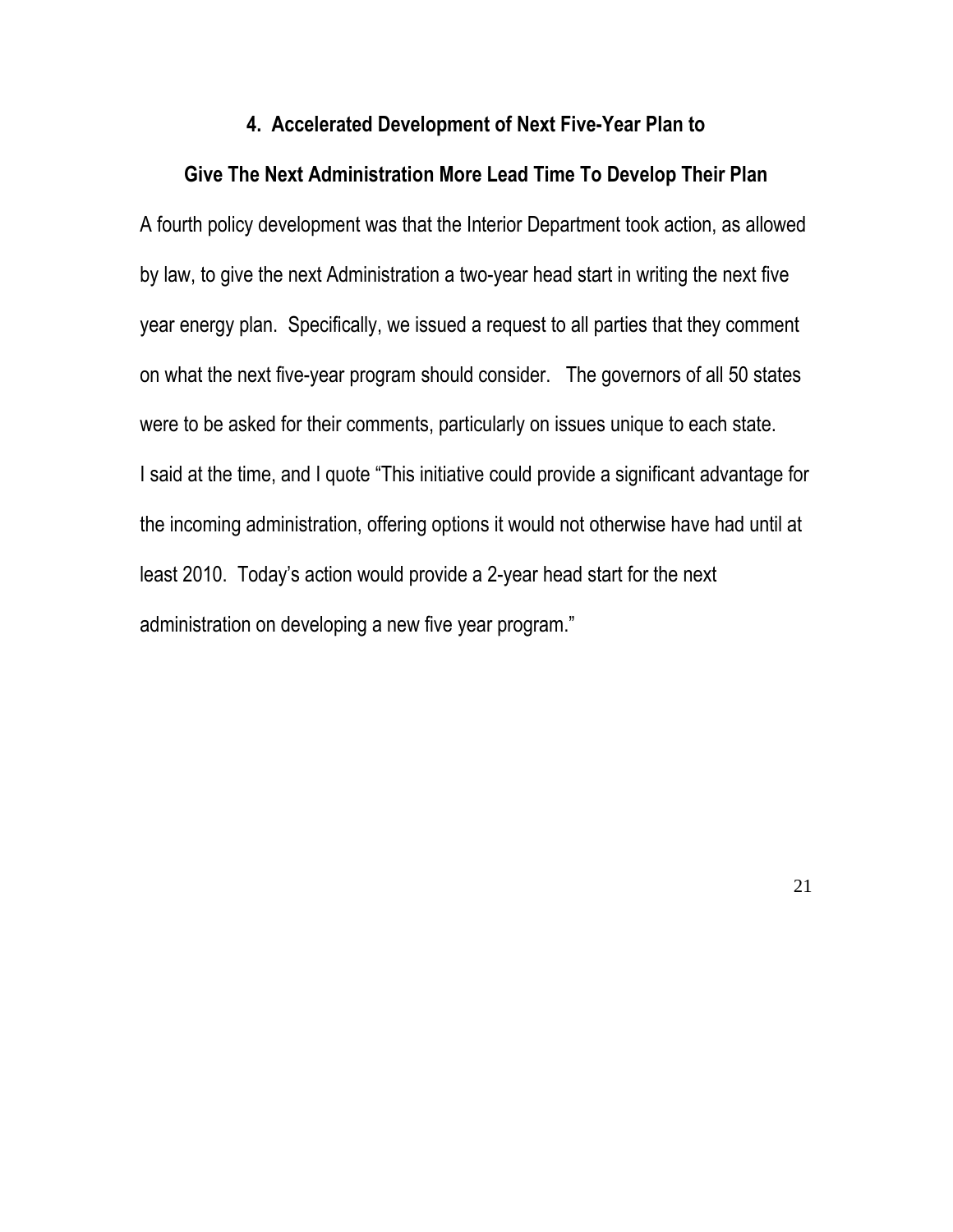I made the decision to not exclude any outer continental shelf area from consideration so that the next Administration would have a free hand to write its own plan.

## **5. Alternative Offshore Energy**

A fifth significant development was taking steps to implement Congressional direction and further the work Secretary Norton set in motion to develop offshore wind, wave and ocean current energy. At the time, I believed, and still do, that this is a new energy frontier for the nation. Specifically, we issued the Final Programmatic Environmental Impact Statement for the Outer Continental Shelf Alternative Energy and alternative use program. We also announced an interim policy that would allow new facilities to test and collect data on alternative energy in federal offshore waters. I would also add that we emphasized the development of geothermal energy, and sold a record amount of geothermal leases during my administration.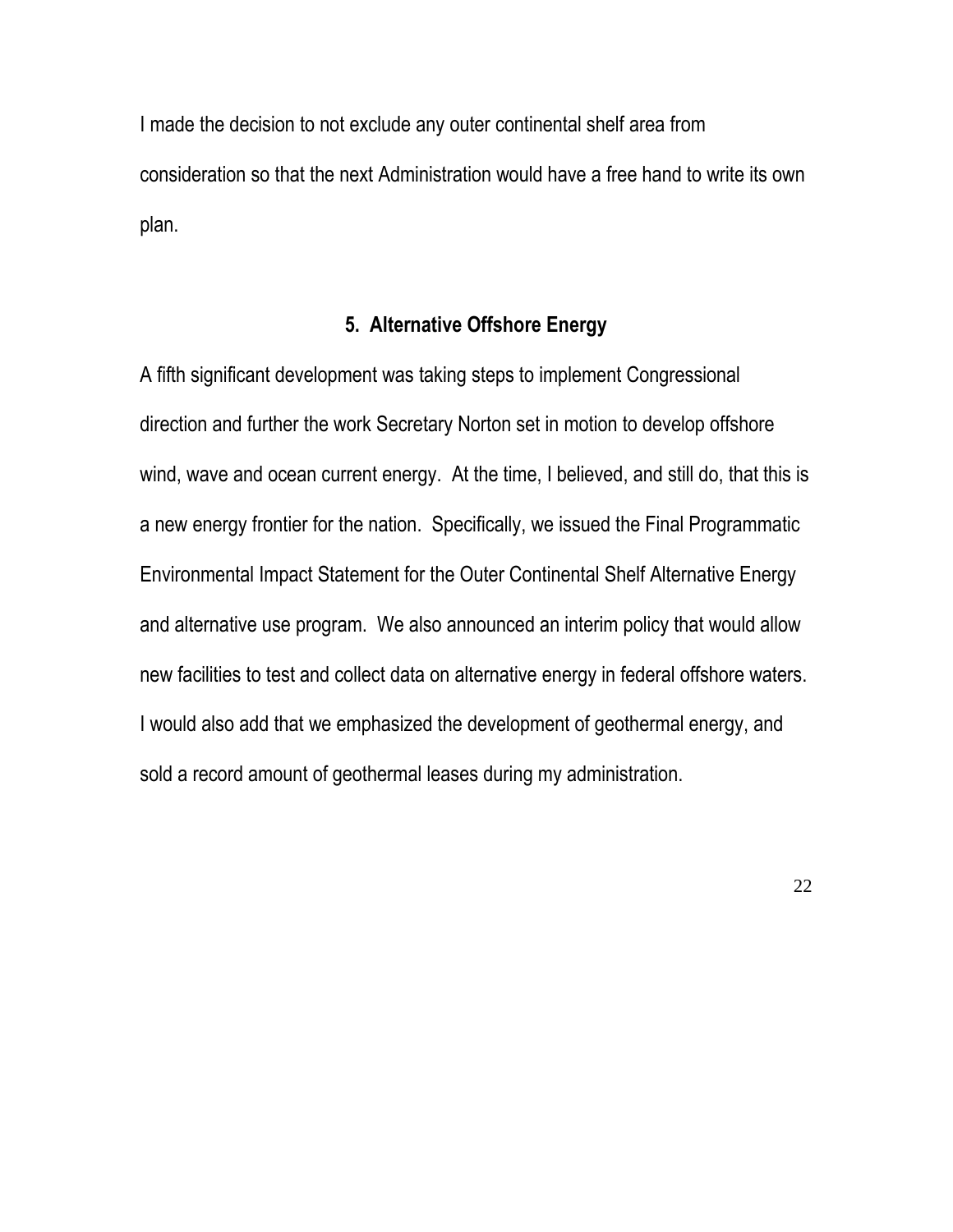## **6. Budgets and Coastal Impact Assistance**

Part of my responsibility as Secretary was developing the Departmental Budget that includes the Minerals Management Service. In both budgets, the combined totals of appropriated funds and offsetting receipts were higher than when I took office. Within the overall Minerals Management Service budget, funds for its regulatory program in the two budgets I submitted were \$2 million and \$1.4 million above levels set by Congress in the previous years, including both appropriations and offsetting receipts. Several increases specifically targeted the Gulf of Mexico and deepwater activities.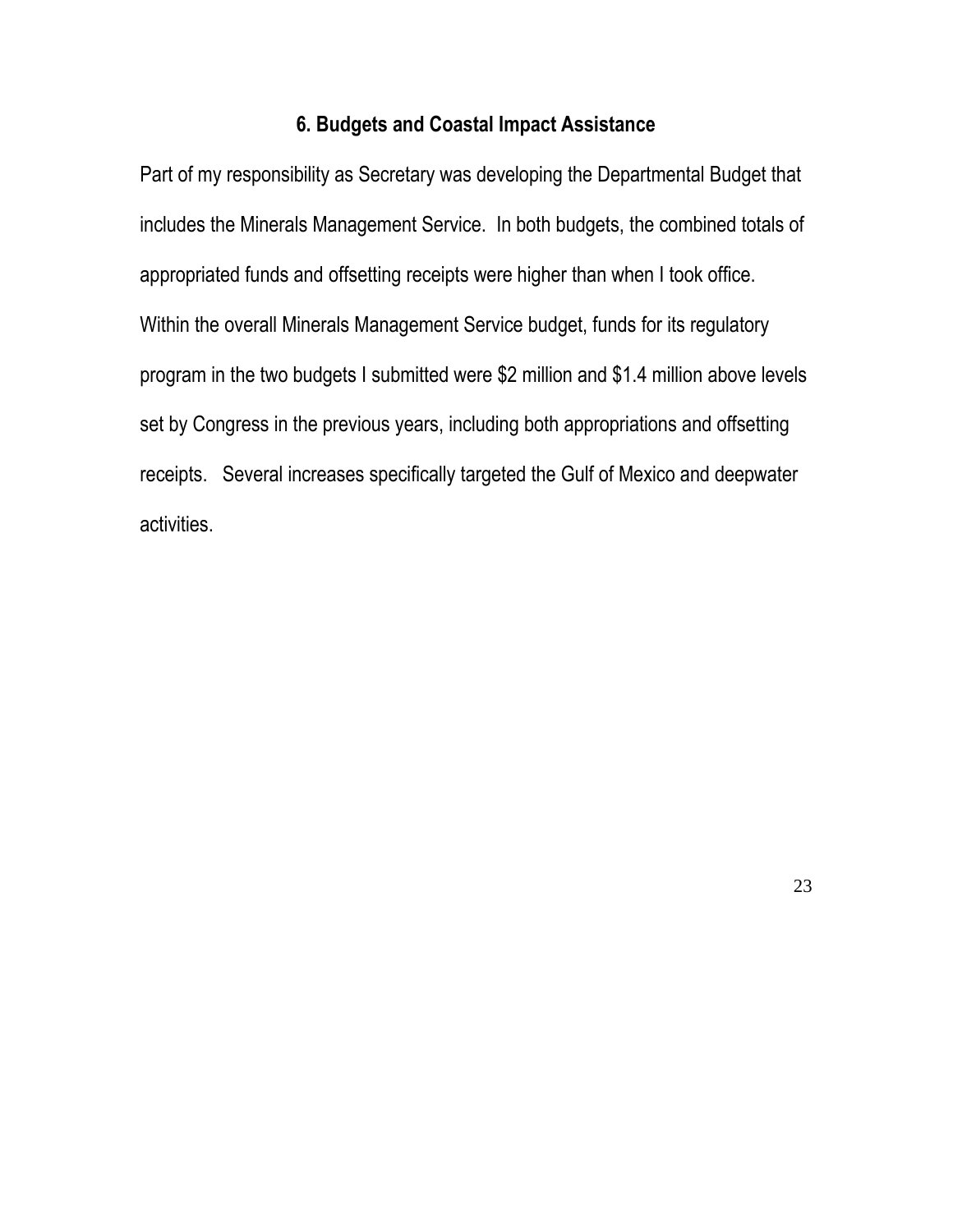We also implemented a Coastal Impact Assistance program that shared more revenue from oil and gas leases with states adjacent to the development .of these offshore leases. This provided \$1 billion in additional revenue to six states over a four year period. In my last year in office, the Interior Department disbursed a record amount of onshore and offshore energy revenue –more than \$23 billion as I mentioned earlier – to federal, state, local and tribal governments.

Mr. Chairman, I close with two final thoughts.

First, as a former governor, I urge Congress and this Administration to work closely, hand-in-glove, with the Governors of Mississippi, Alabama, Louisiana, Florida and Texas. These Governors, Haley Barbour, Bob Riley, Bobby Jindal, Charlie Crist, and Rick Perry, are proven leaders, passionate about their states and their citizens, and pragmatic about finding solutions. They and can be essential allies to clean up the oil spill.